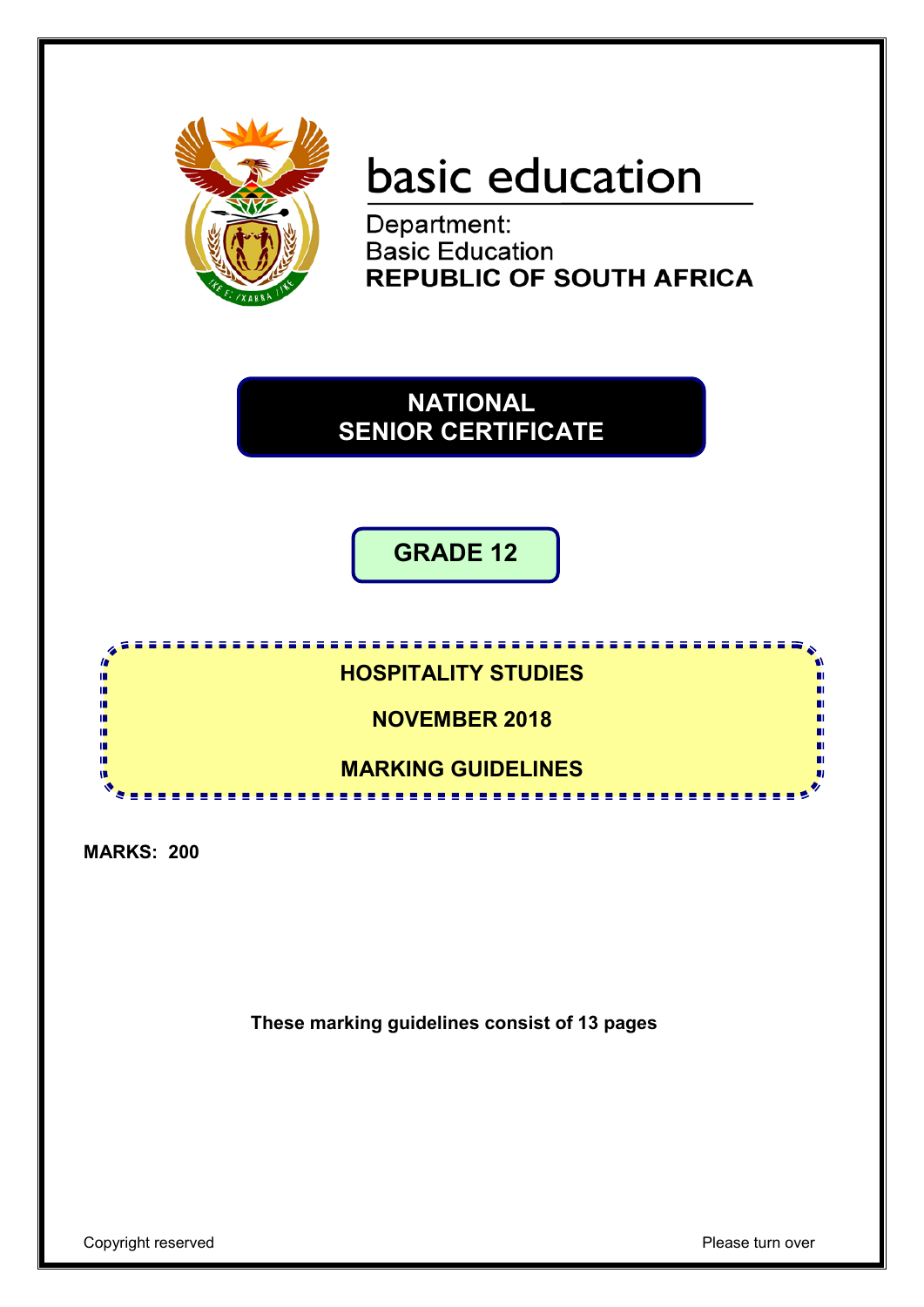### **SECTION A**

#### **QUESTION 1**

#### 1.1 **MULTIPLE-CHOICE QUESTIONS**

| 1.1.1  | D١                  |
|--------|---------------------|
| 1.1.2  | $\mathsf{B}\sqrt{}$ |
| 1.1.3  | $\mathsf{B}\sqrt{}$ |
| 1.1.4  | Cv                  |
| 1.1.5  | $\mathsf{A}\sqrt{}$ |
| 1.1.6  | $\mathsf{B}\sqrt{}$ |
| 1.1.7  | $\mathsf{A}\sqrt{}$ |
| 1.1.8  | D٧                  |
| 1.1.9  | $\mathsf{A}\sqrt{}$ |
| 1.1.10 | $\mathsf{B}\sqrt{}$ |
|        |                     |

#### 1.2 **MATCHING ITEMS**

| $\vert 1.2.1 \vert$ C $\sqrt$      |                |
|------------------------------------|----------------|
| $\vert$ 1.2.2 $\vert$ A $\sqrt{ }$ |                |
| $\vert 1.2.3 \vert$ G $\sqrt$      |                |
| 1.2.4                              | B <sub>1</sub> |

#### 1.3 **ONE-WORD ITEMS**

| 1.3.1  | Human Resources/HRV                |
|--------|------------------------------------|
| 1.3.2  | Overheads $\sqrt$                  |
| 1.3.3  | Crepe Suzette $\sqrt$              |
| 1.3.4  | Collagen/white connective tissue V |
| 1.3.5  | Elastin $\sqrt$                    |
| 1.3.6  | Chakalaka $\sqrt$                  |
| 1.3.7  | Phyllo $\sqrt$                     |
| 1.3.8  | Glazing $\sqrt$                    |
| 1.3.9  | $Electronic\sqrt$                  |
| 1.3.10 | Eighteen/18 $\sqrt$                |
|        |                                    |

#### 1.4 **SELECTION**

| 1.4.1 | A $\vee$ C $\vee$ D $\vee$ F $\vee$ | (in any order) | (4)                      |
|-------|-------------------------------------|----------------|--------------------------|
| 1.4.2 | A√D√ E√                             |                | (3)                      |
| l.4.3 | A√(                                 |                | $\left( 2\right)$        |
| . 4.4 |                                     |                | د ۱<br>$\left( 2\right)$ |

#### 1.5. **MATCHING ITEMS**

| 1.5.1 |            |
|-------|------------|
| 1.5.2 |            |
| 1.5.3 | -          |
| 1.5.4 | $D/\Omega$ |
| 1.5.5 |            |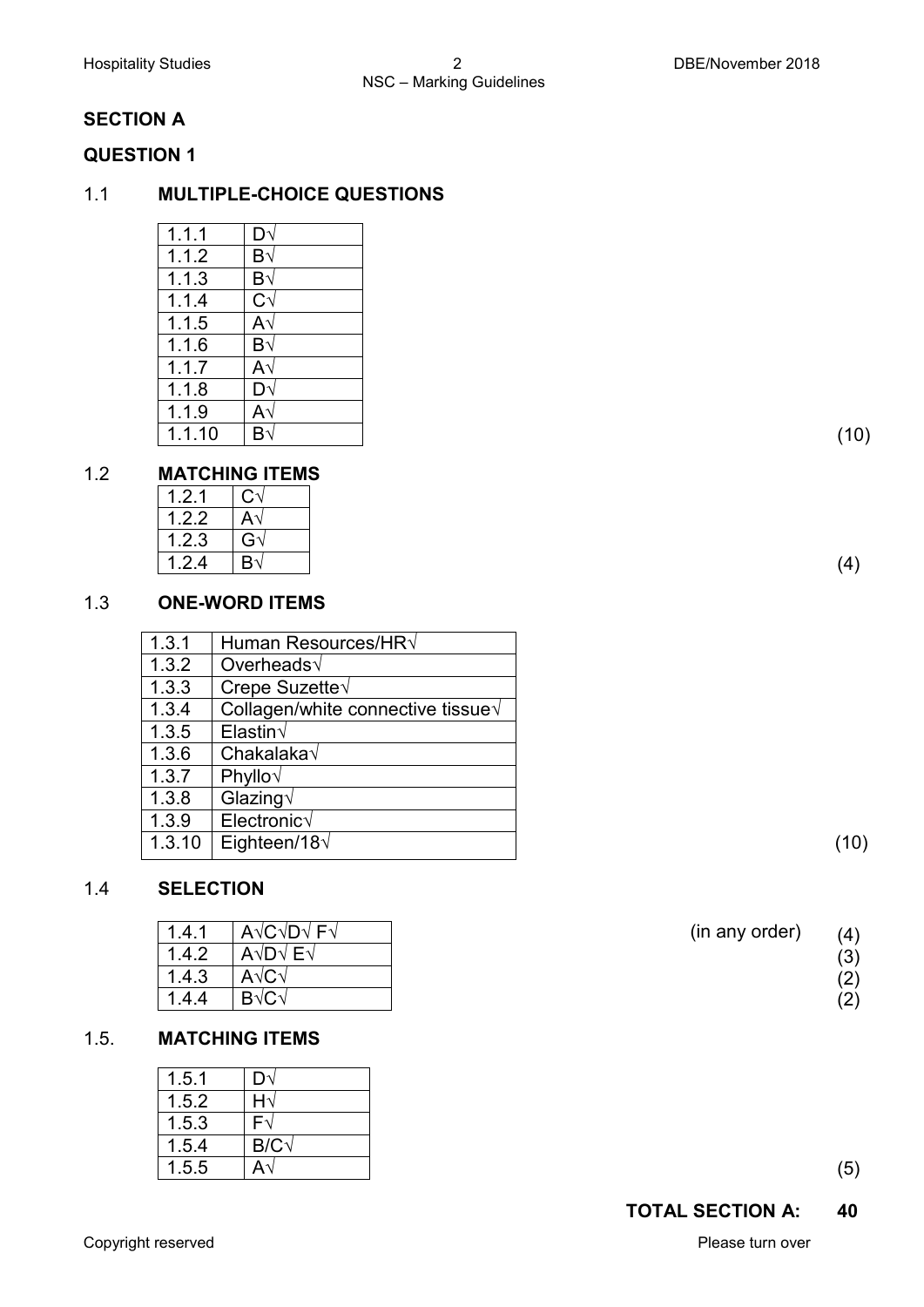#### **SECTION B: KITCHEN AND RESTAURANT OPERATIONS. HYGIENE, SAFETY AND SECURITY**

#### **QUESTION 2**

| 2.1 | 2.1.1 | Constant coughing/longer than three weeks $\sqrt{ }$<br>Fever/Chills $\sqrt$<br>Night sweats $\sqrt$<br>Chest pains $\sqrt{ }$<br>Coughing blood V<br>Loss of appetite $\sqrt{ }$<br>Weight loss $\sqrt$<br>Constant tiredness/fatigue $\sqrt{ }$<br>Shortness of breath/ Dyspnoea $\sqrt{ }$<br>(Any 3)                                                                                                                                                                                                                                                                                                                   | (3) |
|-----|-------|----------------------------------------------------------------------------------------------------------------------------------------------------------------------------------------------------------------------------------------------------------------------------------------------------------------------------------------------------------------------------------------------------------------------------------------------------------------------------------------------------------------------------------------------------------------------------------------------------------------------------|-----|
|     | 2.1.2 | No /Worker must go on sick leave√<br>TB is contagious/ To avoid it being spread $\sqrt{ }$<br>It can be spread to other members of staff, food and guests. $\sqrt{ }$                                                                                                                                                                                                                                                                                                                                                                                                                                                      | (3) |
|     | 2.1.3 | There will be a workflow disruption $\sqrt{ }$<br>Less workers will lead to low productivity $\sqrt{ }$<br>There will be a need for retraining and hiring of workers $\sqrt{ }$<br>It will increase indirect costs related to care and treatment of<br>employees $\sqrt$<br>There will be vacant posts/job opportunities for others $\sqrt{ }$<br>Less money will be available for investment $\sqrt{ }$<br>The worker doesn't earn money/no money to spend or pay tax $\sqrt{ }$<br>Economic growth of the business will be inhibited/ It has a negative<br>impact on the economy/multiplier effect $\sqrt{ }$<br>(Any 3) | (3) |
|     | 2.1.4 | People with HIV have a weakened immune system $\sqrt{ }$ leaving the<br>body more vulnerable to TB $\sqrt{}$<br>A weakened immune system allows TB to infect other parts of the<br>body other than the lungs $\sqrt$<br>TB increases the formation of HIV viruses $\sqrt{ }$<br>(Any 2)                                                                                                                                                                                                                                                                                                                                    | (2) |
| 2.2 | 2.2.1 | By ensuring that the premises are safe and secure by walking<br>around/regular rounds/watching CCTV $\sqrt{}$<br>By looking out for and reporting any uncommon behaviour,<br>incidents or any suspicious person or object to the supervisor $\sqrt{ }$<br>By speaking to guests about the safety of their belongings (must be<br>related to keeping their belongings safe)/sending alerts to their<br>devices $\sqrt{ }$ .                                                                                                                                                                                                 |     |
|     |       | Must be visible at entrance $\sqrt{ }$<br>Search staff when they enter the workplace or when they leave $\sqrt{ }$<br>(Any 2)                                                                                                                                                                                                                                                                                                                                                                                                                                                                                              | (2) |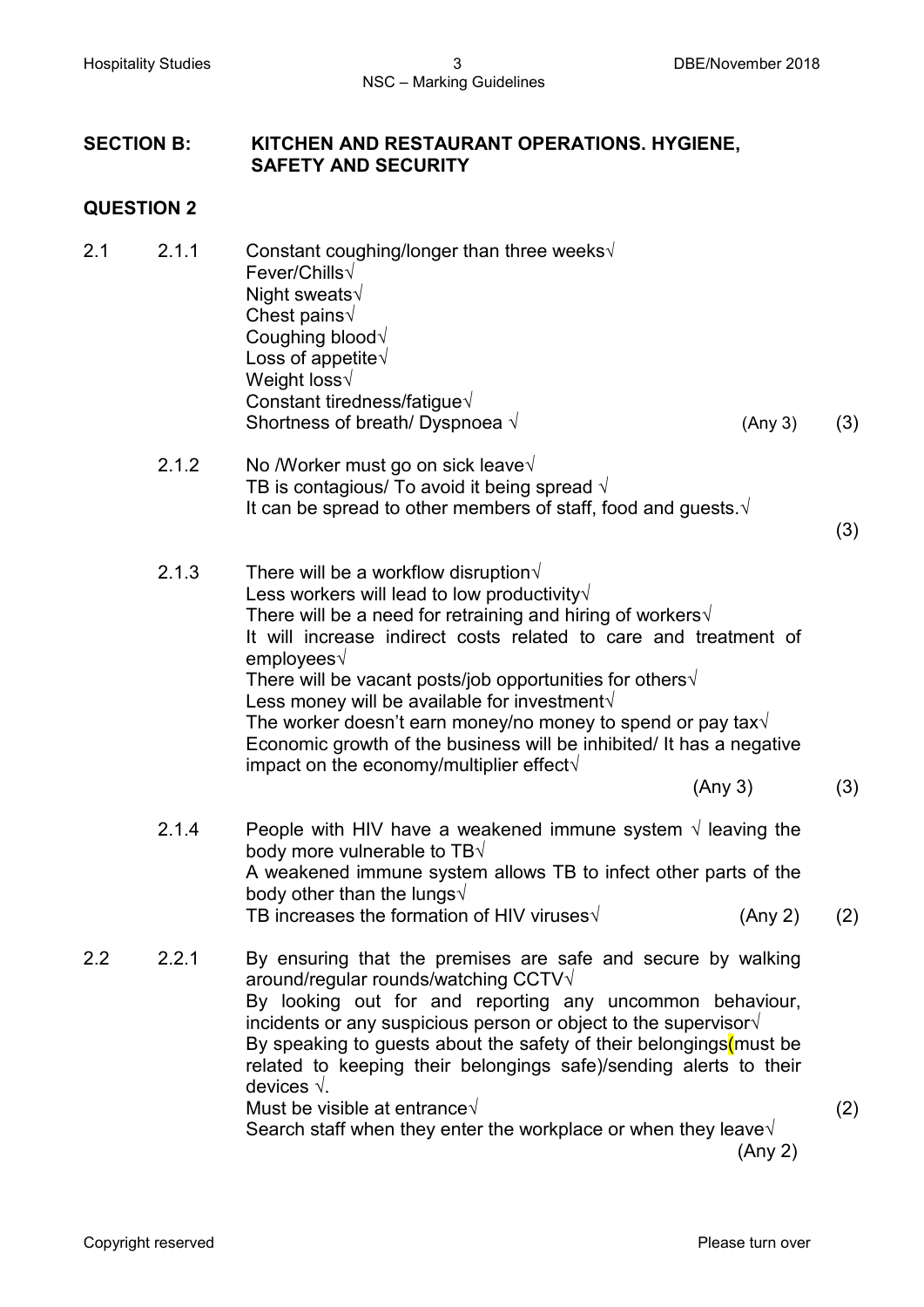2.2.2 Good teamwork will lead to good team spirit/positivity that will leave a good impression.  $\sqrt{ }$ Good teamwork will increase productivity√ Good impression will lead to satisfied customers that are willing to pay√ Satisfied customers become loyal customers that return to the business√ Customers will come up with positive word of mouth that attract more customers√ More customers will increase the income and profits $\sqrt{(A_{\text{IV}}-3)}$  (3) 2.3 Computers can assist chefs in the following ways: Dish sales can be recorded√ Unpopular dishes can be removed from the menu $\sqrt{ }$ The chef can search dishes for the menu on the internet√ The menu and the ingredient costs can be calculated $\sqrt{ }$ Selling price can be calculated easily√ Profit can be calculated easily  $\sqrt{ }$ Developing and changing of recipes can be simplified√ Recipes and ingredients can be listed√ Order lists can be compiled easily and accurately√ Metric conversions can done automatically√ Serving sizes can be printed on a recipe√ Nutritional values can be determined√ Online dictionary for translating menu/ingredient terms  $\sqrt{(A_1 \cdot A_2)(A_3 \cdot A_4)}$ 

#### **TOTAL SECTION B: 20**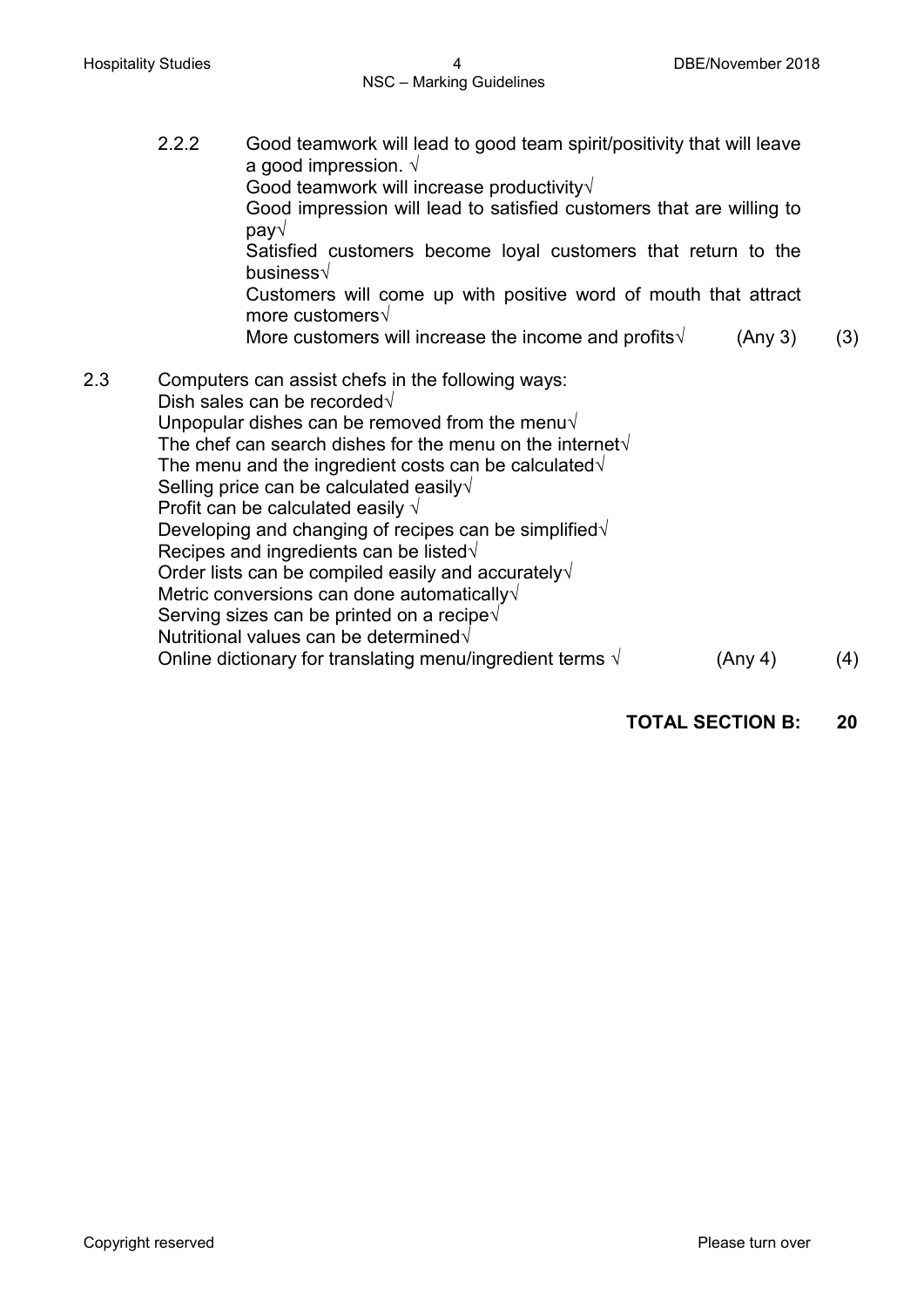#### **SECTION C: NUTRITION AND MENU PLANNING AND FOOD COMMODITIES**

#### **QUESTION 3**

 $3.1$  3.1.1 Cold dessert √ (1)

|             | Crème Pâtissière                                                | Crème Brûlée                 |
|-------------|-----------------------------------------------------------------|------------------------------|
| Ingredients | Starch: corn flour/ cake                                        | No.<br>starch:<br>corn<br>no |
|             | flour√                                                          | flour/ cake flour $\sqrt{ }$ |
|             | No caramelised sugar \                                          | Caramelised sugar $\sqrt{ }$ |
|             | Whole egg $\sqrt$                                               | Only egg yolk $\sqrt{ }$     |
|             | (Any 1)                                                         | (Any 1)                      |
| Preparation | No baking $\sqrt{}$                                             | Baking√                      |
| method      | Boiled / stirred / On top of No boiling and stirring $\sqrt{ }$ |                              |
|             | bain-marie on stove plate/                                      | bain-marie<br>Inside<br>in   |
|             | cook in a pot $\sqrt{ }$ .                                      | oven√                        |
|             | No bain marie $\sqrt{}$                                         | Sugar caramelised            |
|             | Not using blow-torch $\sqrt{}$                                  | using a blow-                |
|             |                                                                 | torch/under the grill in     |
|             | (Any 1)                                                         | the oven $\sqrt{ }$          |
|             |                                                                 | (Any 1)                      |

3.2 3.2.1 Made from equal amounts of butter, icing sugar, flour and egg whites√ Crisp, paper-thin biscuits√ Baked into different shapes√ Twisted and curled after coming out of the oven, while still hot $\sqrt{ }$  (Any 2) (2) 3.2.2 (a) Tempering chocolate makes the chocolate more resistant to melting/ prevents chocolate from melting.√ Results in a smooth and shiny chocolate finish.  $\sqrt{ }$ It will be hard/ set properly /snap on breaking  $\sqrt{(A_1 + A_2)^2 + (A_3 + A_4)^2}$  (2) (b) Boiling sugar to the desired stage will ensure: • a light brown colour/golden brown.  $\sqrt{ }$ • a pleasant caramel taste.  $\sqrt{ }$ • that the consistency is suitable and that the spun sugar holds its shape/able to make thin threads. $\sqrt{(Any 2)}$  (2)  $3.2.3$  Praline√ (1) 3.2.4 Anaphylaxis: severe body allergic reaction  $\sqrt{ }$ Swelling, tongue, lips or eyes /tightening of throat√ Difficulty in breathing/choking√ Vomiting √ Diarrhoea√ Abdominal cramps√ Eczema/Hives: skin rashes/redness/itching√ Tingling sensation in the mouth $\sqrt{ }$ Heart palpitations√ Lowered blood pressure/feeling faint√ (Any 4) (4)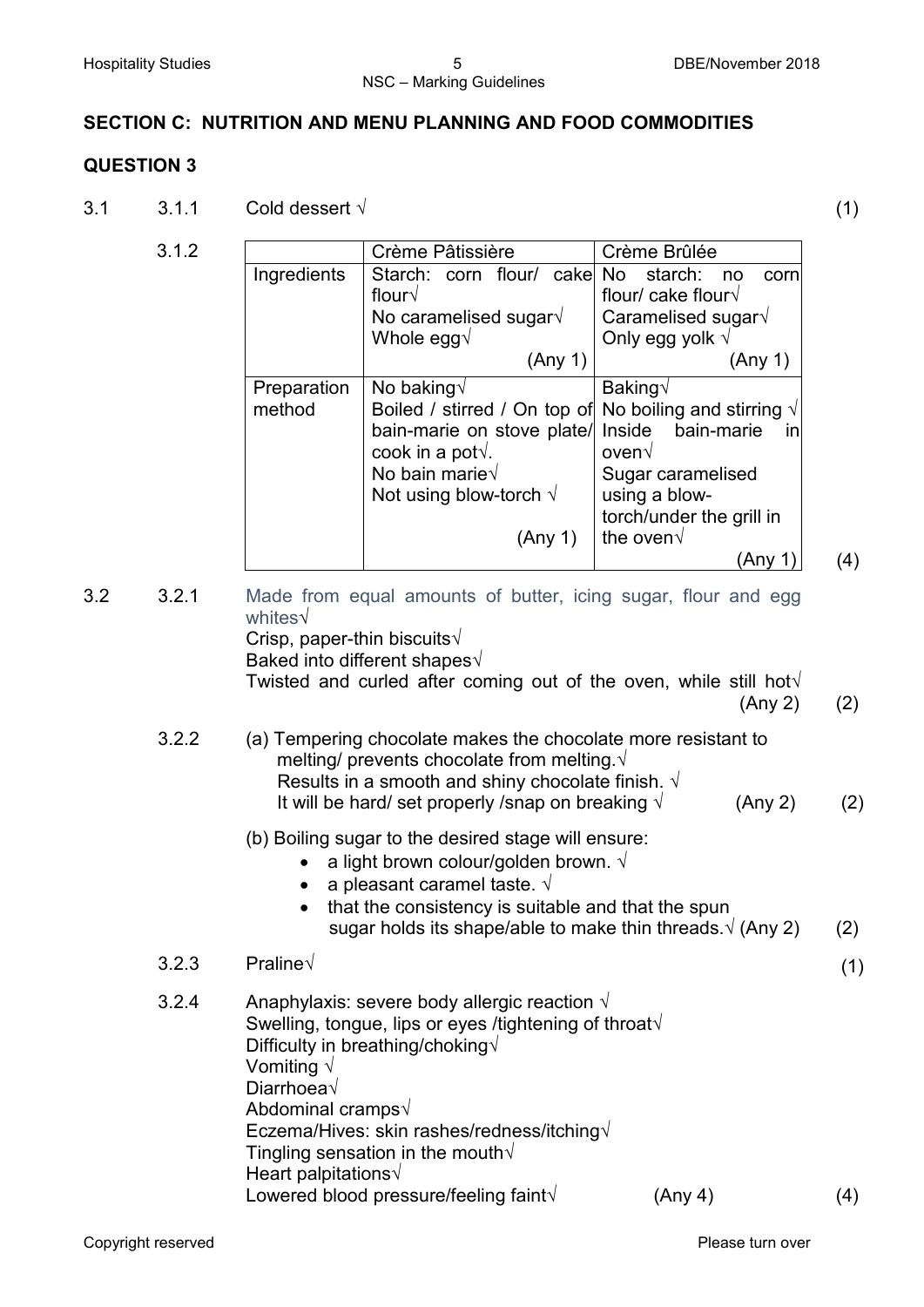| <b>Hospitality Studies</b> | 6<br>NSC - Marking Guidelines                                                                                                                                                                             | DBE/November 2018 |     |
|----------------------------|-----------------------------------------------------------------------------------------------------------------------------------------------------------------------------------------------------------|-------------------|-----|
| 3.3                        | It is not suitable $\sqrt{ }$ because the trifle has:<br>too much sugar/sugar will increase blood glucose V<br>fat in the cream/ custard/ fat in egg yolks√<br>only refined starch $\sqrt{}$              | (1)               |     |
|                            | no high-fibre ingredients/no complex carbohydrates $\sqrt{ }$                                                                                                                                             | (Any 2)           | (3) |
| 3.4<br>3.4.1               | Hydrate/sponging/soak or blooming gelatine $\sqrt{ }$<br>Sprinkle powder over cold water/liquid√<br>Leave to stand / soak for two minutes or longer $\sqrt{ }$ / to absorb liquid<br>and swell $\sqrt$    | (Any 3)           | (3) |
| 3.4.2                      | Agar-agar/Gum from seaweed V                                                                                                                                                                              |                   | (1) |
| 3.4.3                      | 3,4-6g OR 10ml $\sqrt$ because:<br>1 sheet of gelatine is equivalent to 1,7g-3g/5ml $\sqrt{ }$ therefore:<br>2 sheets are 1.7g $x^2 = 3.4g$ or 5mlx2= 10ml $\sqrt{ }$<br>(Note: multiply the amount by 2) |                   | (2) |
| 3.5<br>3.5.1               | Pollo-vegetarian $\sqrt$<br>Pesco-vegetarian $\sqrt{ }$<br>Pollo-pescatarian/semi-vegetarian $\sqrt{ }$<br>Flexitarian $\sqrt$                                                                            |                   |     |
|                            | Lacto-ovo vegetarian $\sqrt$                                                                                                                                                                              | (Any 3)           |     |
|                            | Reason: Diet of the above vegetarians includes milk, dairy<br>products, eggs, and fruits $\sqrt{ }$                                                                                                       | (1)               | (4) |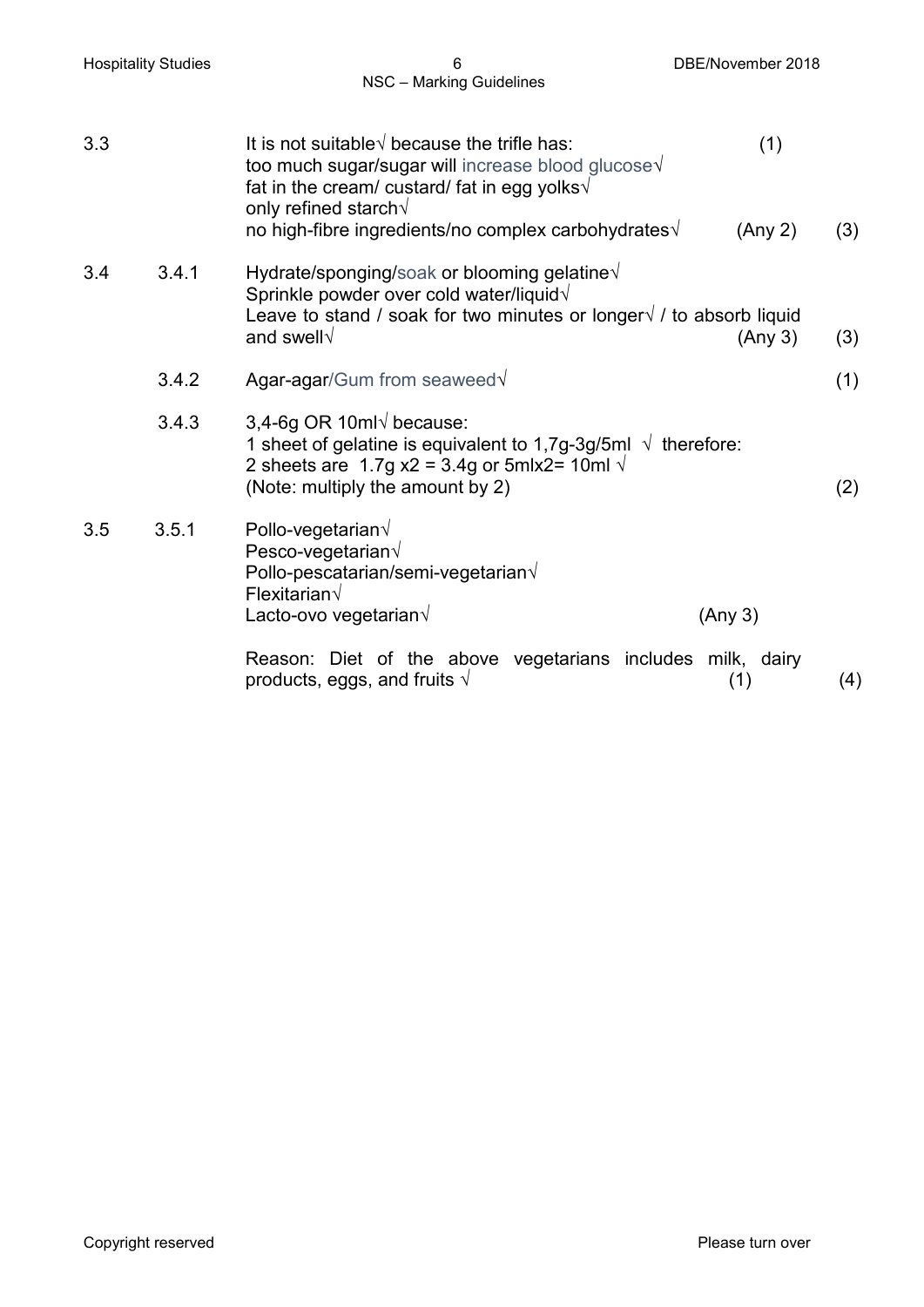# NSC – Marking Guidelines

| 3.5.2 | Low in fat $\sqrt{}$<br>Cholesterol free $\sqrt$<br>Natural source of fibre√<br>Gluten free $\sqrt$<br>High in vitamin B $\sqrt{ }$<br>Rich in anti-oxidants√<br>Low $GI\sqrt{}$<br>It adds variety to the diet $\sqrt{ }$<br>More affordable/relatively cheap $\sqrt$<br>Longer shelf life $\sqrt{ }$<br>Readily/easily available $\sqrt{ }$ |        |                               |                | It is high in protein/essential amino acids e.g.lysine $\sqrt{ }$<br>High in minerals/ such as potassium/ iron / magnesium $\sqrt{ }$ | (Any 5) |        | (5) |
|-------|-----------------------------------------------------------------------------------------------------------------------------------------------------------------------------------------------------------------------------------------------------------------------------------------------------------------------------------------------|--------|-------------------------------|----------------|---------------------------------------------------------------------------------------------------------------------------------------|---------|--------|-----|
| 3.6   |                                                                                                                                                                                                                                                                                                                                               |        | <b>Sterilising of bottles</b> |                | <b>Sealing the bottle</b>                                                                                                             |         |        |     |
|       | Explanation                                                                                                                                                                                                                                                                                                                                   | Wash l |                               | hottles in hot | Immediately close                                                                                                                     |         | hottle |     |

|               | <b>Sterilising of bottles</b>  | <b>Sealing the bottle</b>            |            |
|---------------|--------------------------------|--------------------------------------|------------|
| Explanation   | Wash bottles in hot,           | Immediately close<br>bottle          |            |
| of how the    | soapy water/give it an         | with lid/ while the mixture is       |            |
| technique is  | anti-bacterial wash $\sqrt$    | still hot $\sqrt{ }$                 |            |
| applied       | Boil 10 minutes<br><b>or</b>   |                                      |            |
|               | more $\sqrt{ }$                |                                      |            |
|               | container<br>with<br>In a      |                                      |            |
|               | boiling water√                 |                                      |            |
|               | Dry upside down in             |                                      |            |
|               | oven√                          |                                      |            |
|               | Bottles can be                 | (Any 1)                              |            |
|               | microwaved until water         |                                      |            |
|               | boils $\sqrt{}$                |                                      |            |
|               | Sterilize the<br>lids as       |                                      |            |
|               | above√<br>(Any 3)              |                                      |            |
| Reason<br>for | Destroys/kills bacteria/       | No air able to enter or exit/        |            |
| applying the  | micro-organisms $\sqrt{ }$     | reduce oxidation√                    |            |
| techn⊡que     | Prolongs shelf life $\sqrt{ }$ | Micro-organisms<br>cannot            |            |
|               |                                | multiply/no deterioration. $\sqrt{}$ |            |
|               | (Any 1)                        | Prolongs shelf life $\sqrt{ }$       |            |
|               |                                | (Any 1)                              | (6)<br>ГЛЛ |

**[40]**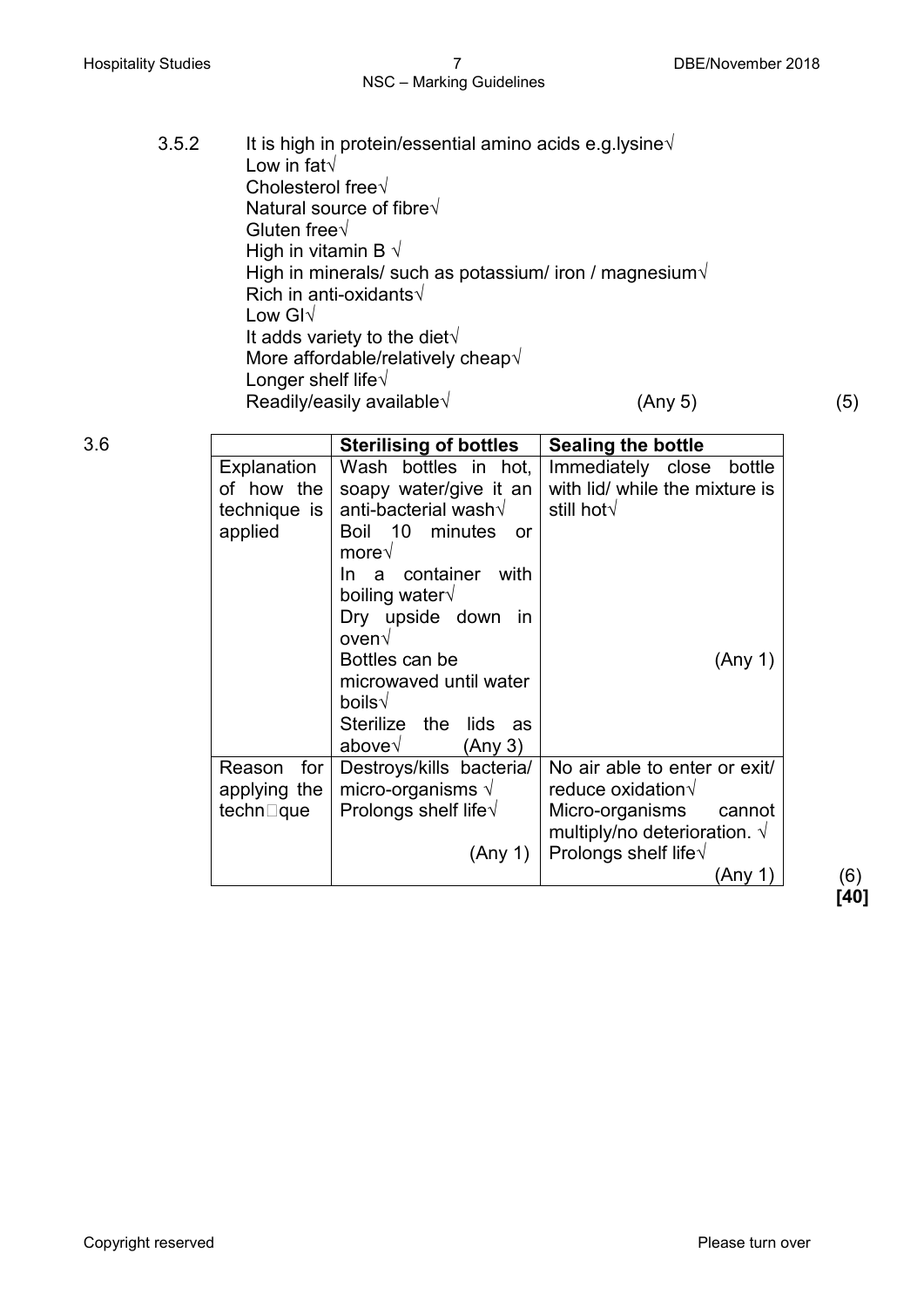#### **QUESTION 4**

4.1 4.1.1

|     |       | <b>Dish</b>                                                                                                                                                                                                                                                                                                                                                                                                                     | <b>Beef cut</b> |                                                                                                                                                                                                                                                                                                              |     |
|-----|-------|---------------------------------------------------------------------------------------------------------------------------------------------------------------------------------------------------------------------------------------------------------------------------------------------------------------------------------------------------------------------------------------------------------------------------------|-----------------|--------------------------------------------------------------------------------------------------------------------------------------------------------------------------------------------------------------------------------------------------------------------------------------------------------------|-----|
|     |       | A Tournedo                                                                                                                                                                                                                                                                                                                                                                                                                      | $Fillet\sqrt{}$ |                                                                                                                                                                                                                                                                                                              |     |
|     |       | <b>B Grilled Sirloin</b>                                                                                                                                                                                                                                                                                                                                                                                                        | Loin $\sqrt{ }$ |                                                                                                                                                                                                                                                                                                              | (2) |
|     | 4.1.2 | Stretches the portion $\sqrt$<br>Gives more flavour $\sqrt$<br>Improves appearance $\sqrt{ }$<br>Makes it more succulent and juicy/adds moisture/less dry $\sqrt{ }$<br>Creates more interesting dishes $\sqrt{ }$<br>Improves nutritive value $\sqrt{}$                                                                                                                                                                        |                 | (Any 4)                                                                                                                                                                                                                                                                                                      | (4) |
|     | 4.1.3 | Use a clean grill $\sqrt{ }$<br>Brush grill with lemon/rosemary/onion to add flavour $\sqrt{ }$<br>Use charcoal or non-poisonous wood $\sqrt{}$<br>too hot√<br>Don't season/salt meat before grilling $\sqrt{ }$<br>Keep/ rest steak at room temperature before grilling $\sqrt{ }$<br>Use meat tongs/don't poke with a fork $\sqrt{}$<br>Brush grill with oil to prevent sticking $\sqrt{ }$<br>amounts of time on both sides√ |                 | Grill ±10cm above moderate coals/do not put directly on coals/ not<br>Grill should leave appetising crosshatch marks on the meat $\sqrt{ }$<br>Grill on one side, leave to loosen by itself and turn on other side $\sqrt{ }$<br>Grill meat to rare or medium to ensure soft meat/grill for equal<br>(Any 3) | (3) |
|     | 4.1.4 | Moist heat is for tough meat cuts/forequarter $\sqrt{ }$<br>needs softening $\sqrt{}$<br>become tough/rubbery√                                                                                                                                                                                                                                                                                                                  |                 | Steaks are tender/don't have lots of connective tissue/collagen that<br>Muscle fibre becomes tougher if moist heat is applied/ steaks will<br>Meat juices will be lost in water/liquid resulting in less flavour $\sqrt{ }$<br>(Any 2)                                                                       | (2) |
|     | 4.1.5 | Truffles $\sqrt$<br>Foie gras/duck liver $\sqrt{ }$<br>Crouté√<br>Any:<br>sauce (e.g. madeira sauce) $\sqrt{ }$<br>vegetables (e.g. grilled vegetables)√<br>starch (e.g. mashed potatoes) $\sqrt{ }$<br>salad (e.g. greek salad) $\sqrt{ }$                                                                                                                                                                                     |                 | (Any 2 relevant answers)                                                                                                                                                                                                                                                                                     | (2) |
| 4.2 | 4.2.1 | 200 x R200 = R40 000 $\sqrt{ }$<br>$(R40 000) \sqrt{+ (R500 + R300)} \sqrt{+ (R500)^2}$<br>=R40 800 $\sqrt{ }$                                                                                                                                                                                                                                                                                                                  |                 | Total cost=total cost per person x number of guests + overheads/<br>(Any 3)                                                                                                                                                                                                                                  | (3) |
|     | 4.2.2 | R40 800 x 50% (50/100) $\sqrt$<br>=R20 400 $\sqrt{ }$<br><b>OR</b><br>R40 800 / 2 $\sqrt{=}$ R20 400 $\sqrt{}$                                                                                                                                                                                                                                                                                                                  |                 |                                                                                                                                                                                                                                                                                                              | (2) |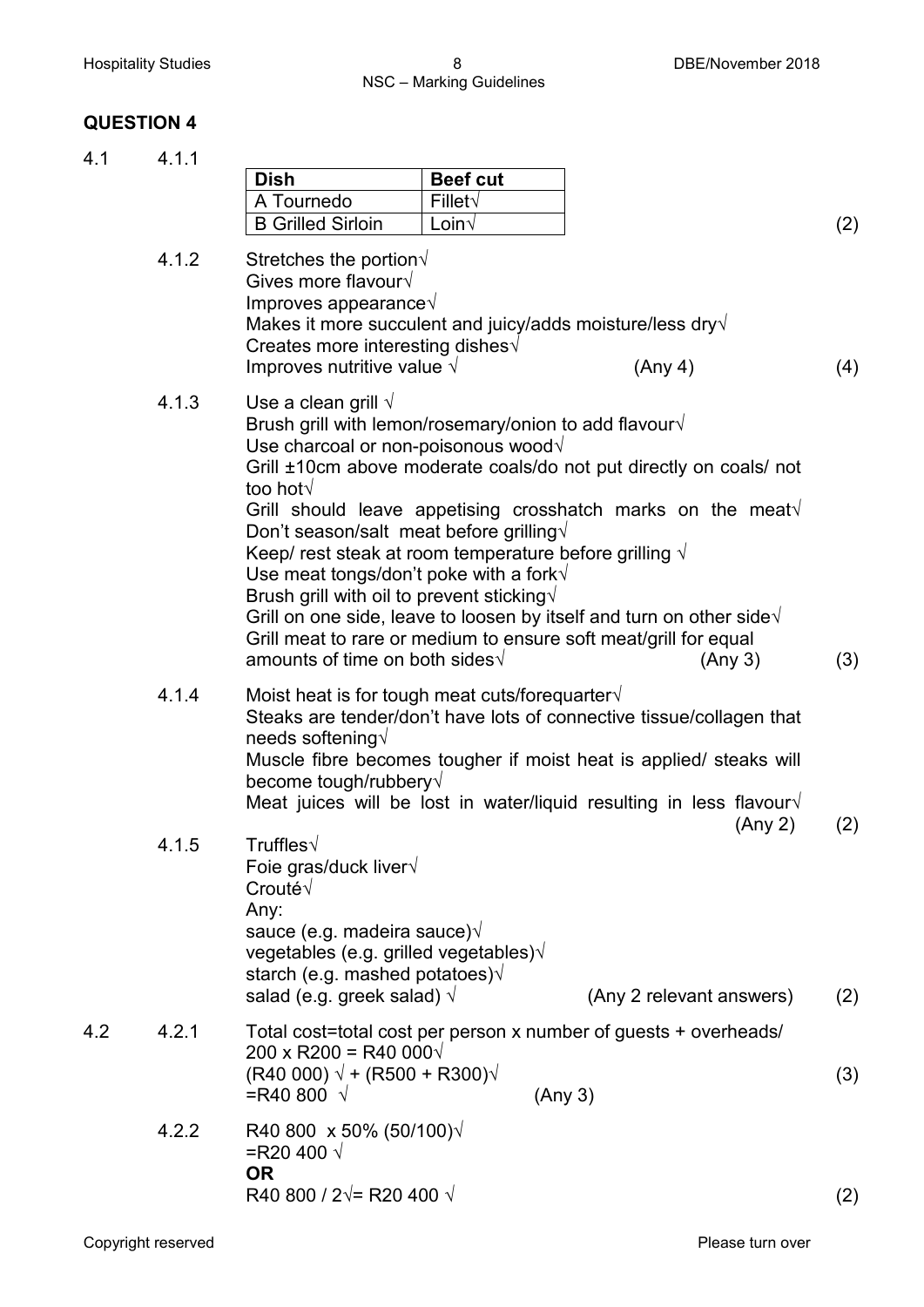|     | 4.2.3 | Aloe caterers $\sqrt{}$<br>A<br>B Witteklip Secondary School $\sqrt$<br>3½ hours/ 18:30-22:00√<br>$\mathsf{C}$<br>4 November 2018 $\sqrt{ }$<br>D.                                                                                                                                                                                                                                                                                                                                                                                                                                                                                                                                            | (4)         |
|-----|-------|-----------------------------------------------------------------------------------------------------------------------------------------------------------------------------------------------------------------------------------------------------------------------------------------------------------------------------------------------------------------------------------------------------------------------------------------------------------------------------------------------------------------------------------------------------------------------------------------------------------------------------------------------------------------------------------------------|-------------|
| 4.3 | 4.3.1 | Celebrations: birthdays $\sqrt{7}$ weddings $\sqrt{7}$ anniversaries $\sqrt{7}$ funerals $\sqrt{7}$<br>matric farewell/ tea party $\sqrt{}$<br>Social events/entertainment√<br>Prize giving functions / award ceremonies $\sqrt{ }$<br>Marketing functions/product/media launches $\sqrt$<br>Business liaising/functions $\sqrt{t}$ und raising events $\sqrt{t}$<br>(Any relevant 3)                                                                                                                                                                                                                                                                                                         | (3)         |
|     | 4.3.2 | Tiny, bite-sized $\sqrt{ }$ , savoury snacks $\sqrt{ }$<br>Attractively garnished $\sqrt$<br>Three parts: base, spread and garnish $\sqrt{ }$<br>May be glazed with aspic to prevent drying out $\sqrt{ }$<br>(Any 3)                                                                                                                                                                                                                                                                                                                                                                                                                                                                         | (3)         |
|     | 4.3.3 | (a) Appearance: Bad $\sqrt{}$<br>No colour variation: too many white and pink colours $\sqrt{ }$<br>Not all bites are dainty/bite sized e.g. quiche $\sqrt{ }$<br>Good $\sqrt{\ }$ - variety of shapes: round, long, etc. $\sqrt{\ }$<br>(Any 2 relevant answers)<br>(b) Ingredients used: Good $\sqrt{}$<br>Applicable accompaniments√<br>Different food groups included $\sqrt$<br>Savoury and sweet snacks are included $\sqrt{}$<br>Bad $\sqrt{\ }$ -Too many fish dishes: salmon, tuna, sushi $\sqrt{\ }$<br>High in starch/carbohydrates $\sqrt{ }$<br>Rich in fat: mayonnaise, cream, chocolate $\sqrt{ }$<br>Not sufficient vegetarian options $\sqrt{ }$<br>(Any 2 relevant answers) | (4)         |
| 4.4 | 4.4.1 | A Short crust/pate sucree $\sqrt$<br>B Puff pastry/rough puff/flaky pastry $\sqrt{ }$                                                                                                                                                                                                                                                                                                                                                                                                                                                                                                                                                                                                         | (2)         |
|     | 4.4.2 | A Biltong, Feta and Leek Quiche/ mini canapes with smoked tuna<br>tartare $\sqrt{ }$<br>B Bouchées with Lemon Curd and Cream/mini canapes with<br>smoked tuna tartare√                                                                                                                                                                                                                                                                                                                                                                                                                                                                                                                        | (2)         |
| 4.5 | 4.5.1 | If too much egg is added at a time, the mixture can't be<br>corrected/pastry is ruined because the fat isn't emulsified properly $\sqrt{ }$<br>Too much egg will result in a runny pastry $\sqrt{ }$<br>The pastry cannot be shaped or piped properly $\sqrt{}$<br>End products have a poor shape/no cavity/flat/dense texture $\sqrt{ }$<br>(Any 2)                                                                                                                                                                                                                                                                                                                                          | (2)         |
|     | 4.5.2 | Piping bag/plastic bag $\sqrt{}$<br>Piping nozzle $\sqrt$                                                                                                                                                                                                                                                                                                                                                                                                                                                                                                                                                                                                                                     |             |
|     |       | Two spoons/teapoons√<br>(Any 2)                                                                                                                                                                                                                                                                                                                                                                                                                                                                                                                                                                                                                                                               | (2)<br>[40] |

**TOTAL SECTION C: 80**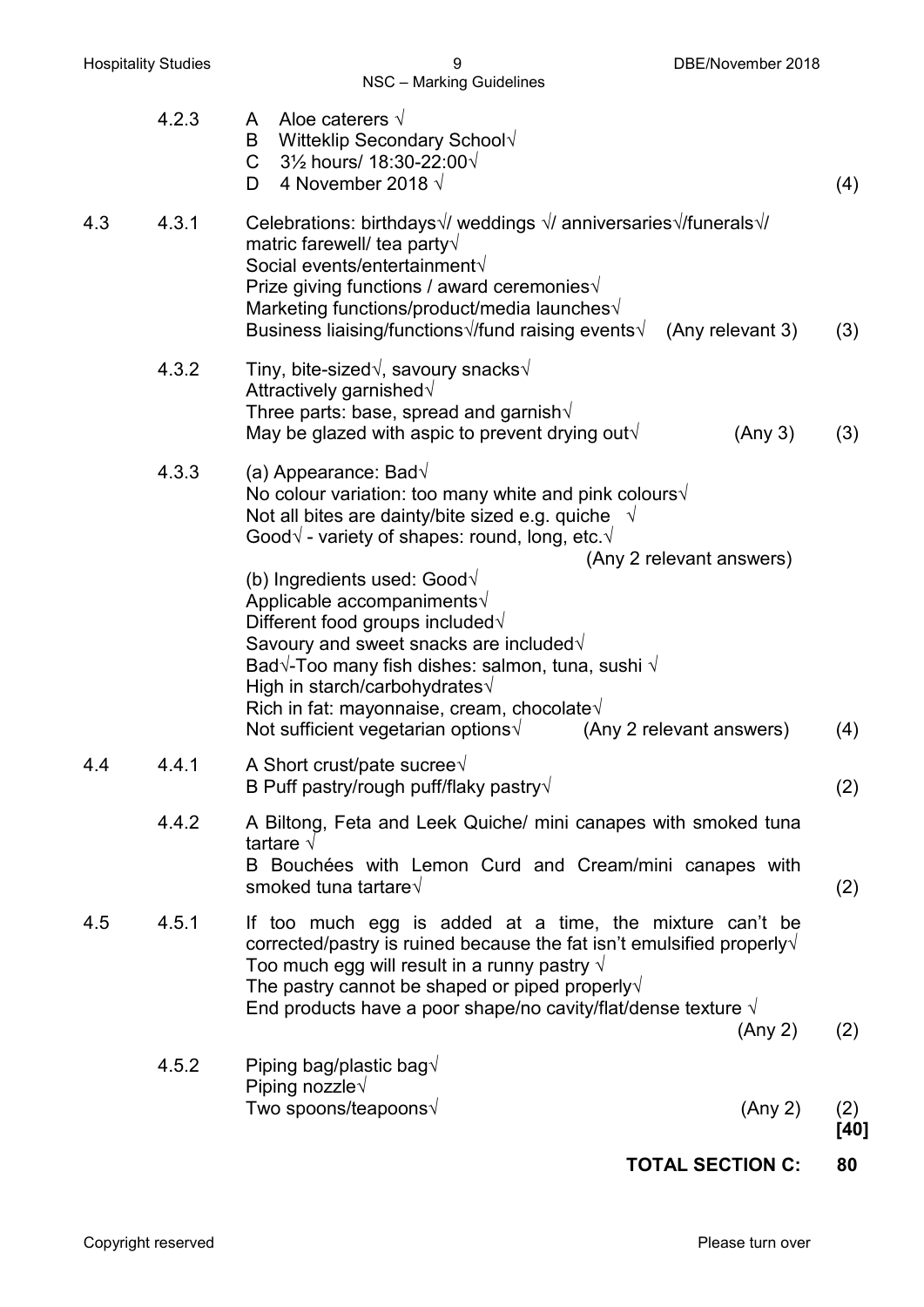### **SECTION D: FOOD AND BEVERAGE SERVICE**

# **QUESTION 5**

| 5.1 | 5.1  | Visual/poster $\sqrt{ }$                                                                                                                                                                                                                                                                                                                                                                                                                                                                                                                                                                                                                                                                                          | (1) |
|-----|------|-------------------------------------------------------------------------------------------------------------------------------------------------------------------------------------------------------------------------------------------------------------------------------------------------------------------------------------------------------------------------------------------------------------------------------------------------------------------------------------------------------------------------------------------------------------------------------------------------------------------------------------------------------------------------------------------------------------------|-----|
|     | 5.2  | Mamelodi school learners $\sqrt{ }$ and teachers $\sqrt{ }$ and non-teaching staff $\sqrt{ }$<br>Municipal workers√<br>Mamelodi community members/people who want a quick<br>meal/parents of the leaners $\sqrt{ }$                                                                                                                                                                                                                                                                                                                                                                                                                                                                                               | (3) |
|     | 5.3  | Bright colours that will catch the eye $\sqrt{ }$<br>Big letters/font easy to read $\sqrt{}$<br>Interesting pictures/photos√<br>A big space or a small advert on a clean blank page $\sqrt{ }$<br>Neat and attractive $\sqrt{ }$<br>Catch potential customers attention by using words such as<br>FREE/indicate promotions√<br>All correct information is available/ $\sqrt{ }$ no spelling mistakes or<br>language errors $\sqrt{ }$<br>Not cluttered / not too much information $\sqrt{ }$<br>Apply art elements and principles $\sqrt{ }$<br>Include business information such as: name/contact details/<br>address $\sqrt{ }$<br>Include product information such as: price/slogan/description of<br>product√ |     |
|     |      | Use simple understandable language $\sqrt{ }$<br>(Any 5)                                                                                                                                                                                                                                                                                                                                                                                                                                                                                                                                                                                                                                                          | (5) |
|     | 5.4. | Brochures, leaflets/ $\sqrt{}$<br>Printed media $\sqrt{OR}$ local newspaper $\sqrt{}$<br>Audio $\sqrt{OR}$ local radio station $\sqrt{}$<br>Audio-visual OR TV $\sqrt{}$<br>Electronic/e-mail/ online $\sqrt$<br>Social media: Facebook, Instagram, WhatsApp, Sms $\sqrt{ }$<br>Product samples /promotional items $\sqrt$<br>Word of mouth $\sqrt{ }$<br>Billboards√<br>(Any 3)                                                                                                                                                                                                                                                                                                                                  | (3) |
|     | 5.5  | Name of Owner/business√: Nomhle√<br>Business Address√: No 63 Mamelodi Extension√<br>Form of business√: Sole owner V<br>Type of business/Business description $\sqrt{ }$ : lunch café or take-away $\sqrt{ }$<br>Operational plan/ Personnel plan $\sqrt{ }$ : Accountant, Chef, Sales lady $\sqrt{ }$<br>Product/Service description $\sqrt{ }$ . Bunny chows, vetkoek with mince,<br>hotdogs and burgers $\sqrt{ }$<br>Marketing plan $\sqrt{ }$ : poster $\sqrt{ }$<br>(Any 6)                                                                                                                                                                                                                                  | (6) |
|     |      |                                                                                                                                                                                                                                                                                                                                                                                                                                                                                                                                                                                                                                                                                                                   |     |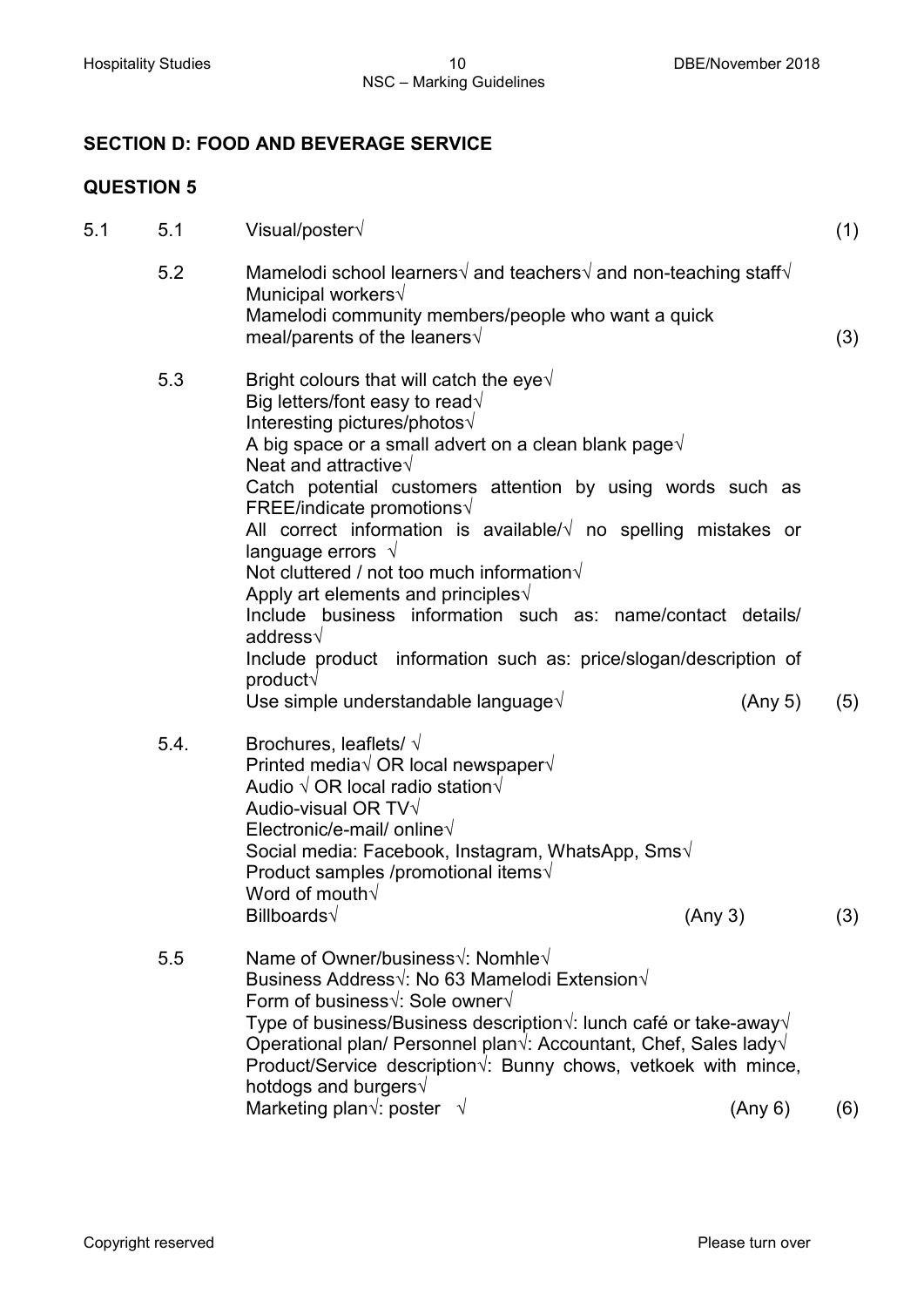| 5.6 | Home industries can order the bunny chows, vetkoek, hot dogs<br>and burgers from Nomhle $\sqrt{}$<br>She can supply vendors selling from the trolley and stalls $\sqrt{ }$<br>Children's birthday parties to make hot dogs and burgers $\sqrt{ }$<br>Delivery service of bunny chows, vetkoek, hot dogs and burgers<br>(food) into people's homes $\sqrt{ }$<br>Waiter $\sqrt{ }$ , maintenance $\sqrt{ }$ , security, $\sqrt{ }$<br>Purchasing vegetables from a farmer $\sqrt{ }$ |                        |             |
|-----|-------------------------------------------------------------------------------------------------------------------------------------------------------------------------------------------------------------------------------------------------------------------------------------------------------------------------------------------------------------------------------------------------------------------------------------------------------------------------------------|------------------------|-------------|
|     | Cleaner $\sqrt{ }$                                                                                                                                                                                                                                                                                                                                                                                                                                                                  | (Any other relevant 3) | (3)         |
| 5.7 | Pays staff salaries $\sqrt{ }$<br>Controls banking procedures√<br>Oversees the auditing of funds $\sqrt{ }$<br>Ensures payment of VAT $\sqrt$<br>Safeguarding of business assets $\sqrt{ }$<br>Pay debtors/monthly expenses/accounts√<br>Keeping track of money coming in and out of business $\sqrt{ }$<br>Prepare financial reports√<br>Drawing up budgets $\sqrt$<br>Handle income tax/SARS√<br>Take care of account enquiries $\sqrt{ }$                                        | (Any 3)                | (3)         |
| 5.8 | Laundry $\sqrt{ }$ : for washing of table cloths $\sqrt{ }$<br>Marketing $\sqrt{ }$ : advertisement using poster $\sqrt{ }$<br>Front office $\sqrt{ }$ : sales lady to make contact with the customers $\sqrt{ }$<br>Maintenance $\sqrt{ }$ : to ensure stoves are in working order and plumbing<br>is also in working condition $\sqrt{ }$<br>Security $\sqrt{ }$ : to guard the premises $\sqrt{ }$                                                                               |                        |             |
|     | Human Resource $\sqrt{ }$ : hiring and firing the staff $\sqrt{ }$                                                                                                                                                                                                                                                                                                                                                                                                                  | (Any 3 × 2)            | (6)<br>[30] |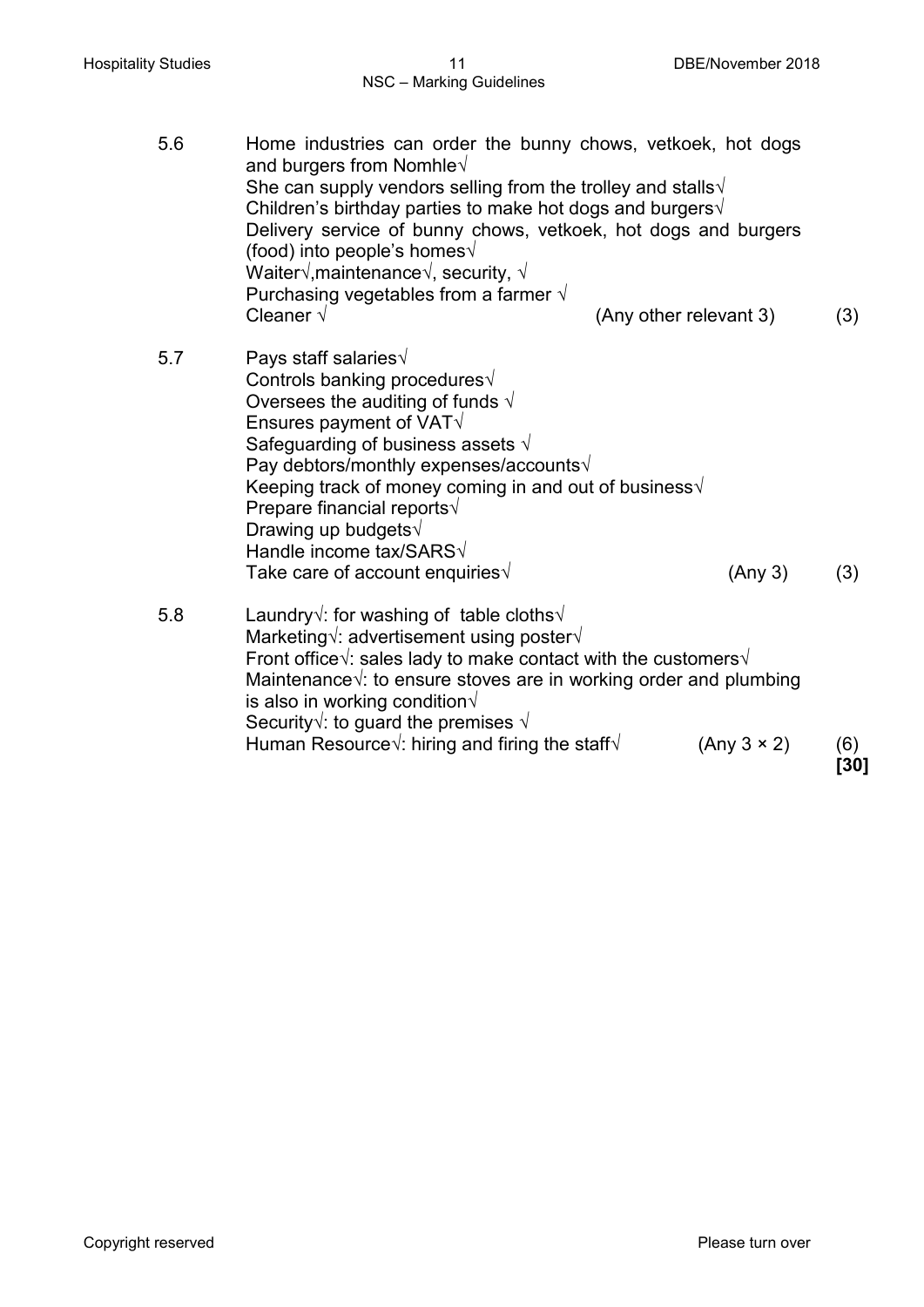#### Hospitality Studies **12** Mospitality Studies **12** DBE/November 2018 NSC – Marking Guidelines

# **QUESTION 6**

| 6.1 | 6.1.1 $(a)$                                               | Maître d'hôtel should investigate the problem $\sqrt{ }$<br>Control your emotions; stay calm $\sqrt{ }$<br>Show willingness to assist guests/ pay attention to customers $\sqrt{ }$ |         |     |  |
|-----|-----------------------------------------------------------|-------------------------------------------------------------------------------------------------------------------------------------------------------------------------------------|---------|-----|--|
|     |                                                           | Apologise sincerely $\sqrt{}$                                                                                                                                                       |         |     |  |
|     |                                                           | He must not argue with the customer $\sqrt{ }$                                                                                                                                      |         |     |  |
|     |                                                           | Acknowledge the complaint and thank the guest for bringing the<br>matter to your attention $\sqrt{ }$                                                                               |         |     |  |
|     |                                                           | Never place the blame on yourself or on somebody else $\sqrt{ }$                                                                                                                    |         |     |  |
|     |                                                           | He must not promise something he cannot provide $\sqrt{ }$                                                                                                                          |         |     |  |
|     |                                                           | Keep guests updated/ inform the guest on the progress of the food/<br>√                                                                                                             |         |     |  |
|     |                                                           | Offer alternative dishes that won't take that long $\sqrt{ }$<br>Bring guests a complementary/free drink/bread rolls with the<br>approval of the manager $\sqrt{ }$                 |         |     |  |
|     |                                                           |                                                                                                                                                                                     | (Any 4) | (4) |  |
|     | 6.1.1 $(b)$                                               | Keep waiters / guests calm $\sqrt$<br>Control your emotions and keep charge of the situation $\sqrt{ }$                                                                             |         |     |  |
|     |                                                           | Ask the customer politely but firmly to leave/lower voices $\sqrt{ }$<br>No more alcoholic beverage should be offered $\sqrt{ }$                                                    |         |     |  |
|     |                                                           | Non-alcoholic drinks/coffee can be offered to the guests $\sqrt{ }$                                                                                                                 |         |     |  |
|     |                                                           | Keep the incident as quiet as possible $\sqrt{ }$                                                                                                                                   |         |     |  |
|     |                                                           | Move the guests to a different table $\sqrt{ }$                                                                                                                                     |         |     |  |
|     |                                                           | Call maître d/ security to handle the problem $\sqrt{ }$                                                                                                                            |         |     |  |
|     |                                                           | Apologise to the other guests for the noise $\sqrt{ }$                                                                                                                              | (Any 5) | (5) |  |
|     | 6.1.2                                                     | Serve them a complimentary/free beverage $\sqrt{ }$                                                                                                                                 |         |     |  |
|     | Check the guest after a while that all is well $\sqrt{ }$ |                                                                                                                                                                                     |         |     |  |
|     |                                                           | Call the guest within the week to check that he/she is satisfied with                                                                                                               |         |     |  |
|     |                                                           | how the problem was solved $\sqrt{}$<br>Build and maintain a good relationship $\sqrt{ }$                                                                                           |         |     |  |
|     |                                                           |                                                                                                                                                                                     | (Any 1) | (1) |  |
|     | 6.1.3                                                     | Wash in clean, hot, soapy water $\sqrt{ }$                                                                                                                                          |         |     |  |
|     |                                                           | Rinse in clean, hot water (±60 $\degree$ C) $\sqrt{ }$                                                                                                                              |         |     |  |
|     |                                                           | Air dry $\sqrt$                                                                                                                                                                     |         |     |  |
|     |                                                           | Polish with a clean cloth $\sqrt{}$                                                                                                                                                 |         |     |  |
|     |                                                           | If water stains remain after washing, dip equipment in very hot<br>water and then polish with a clean, dry cloth $\sqrt{ }$                                                         |         |     |  |
|     |                                                           | <b>OR</b>                                                                                                                                                                           |         |     |  |
|     |                                                           | Ensure that clean cutlery is used $\sqrt{ }$                                                                                                                                        |         |     |  |
|     |                                                           | Study menu and lay cutlery accordingly $\sqrt{}$                                                                                                                                    |         |     |  |
|     |                                                           | Ensure cutlery is straight/in line with the opposite cover $\sqrt{ }$<br>Lay cutlery 1-2 cm from the edge of a table $\sqrt{ }$                                                     |         |     |  |
|     |                                                           | Use a dinner/entrée plate to determine the space between main                                                                                                                       |         |     |  |
|     |                                                           | course knives and forks $\sqrt{ }$                                                                                                                                                  |         |     |  |
|     |                                                           | Ensure that all covers look the same $\sqrt{ }$                                                                                                                                     | (Any 3) | (3) |  |